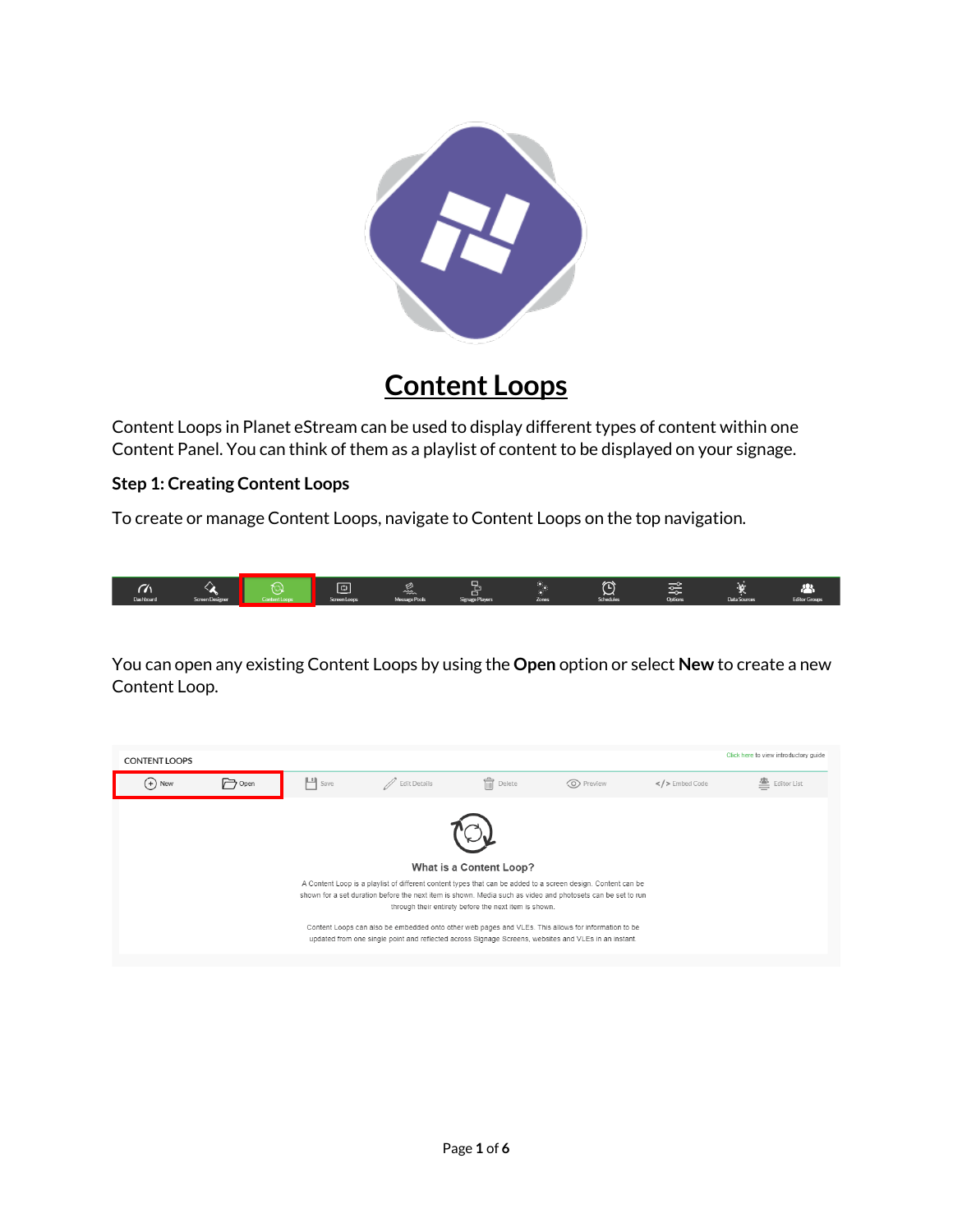When creating a new Content Loop add a name for the Loop. You can also add it to a dedicated Publishing Policy, which may correspond to a Editors Group. You can also make the Content Loop private to you, if required. When you have added all of the required information, select **Create.**

| <b>Create New</b>    |                  |
|----------------------|------------------|
| <b>Edit Settings</b> |                  |
|                      |                  |
| Local Content        | ۰                |
| Private              |                  |
|                      | Cancel<br>Create |

## **Step 2: Adding Content**

You can determine what types of content you'd like to show using the content options on the lefthand side. For example, you may want to show a video from your eStream library, followed by a Photoset, followed by a different type of content and so on.

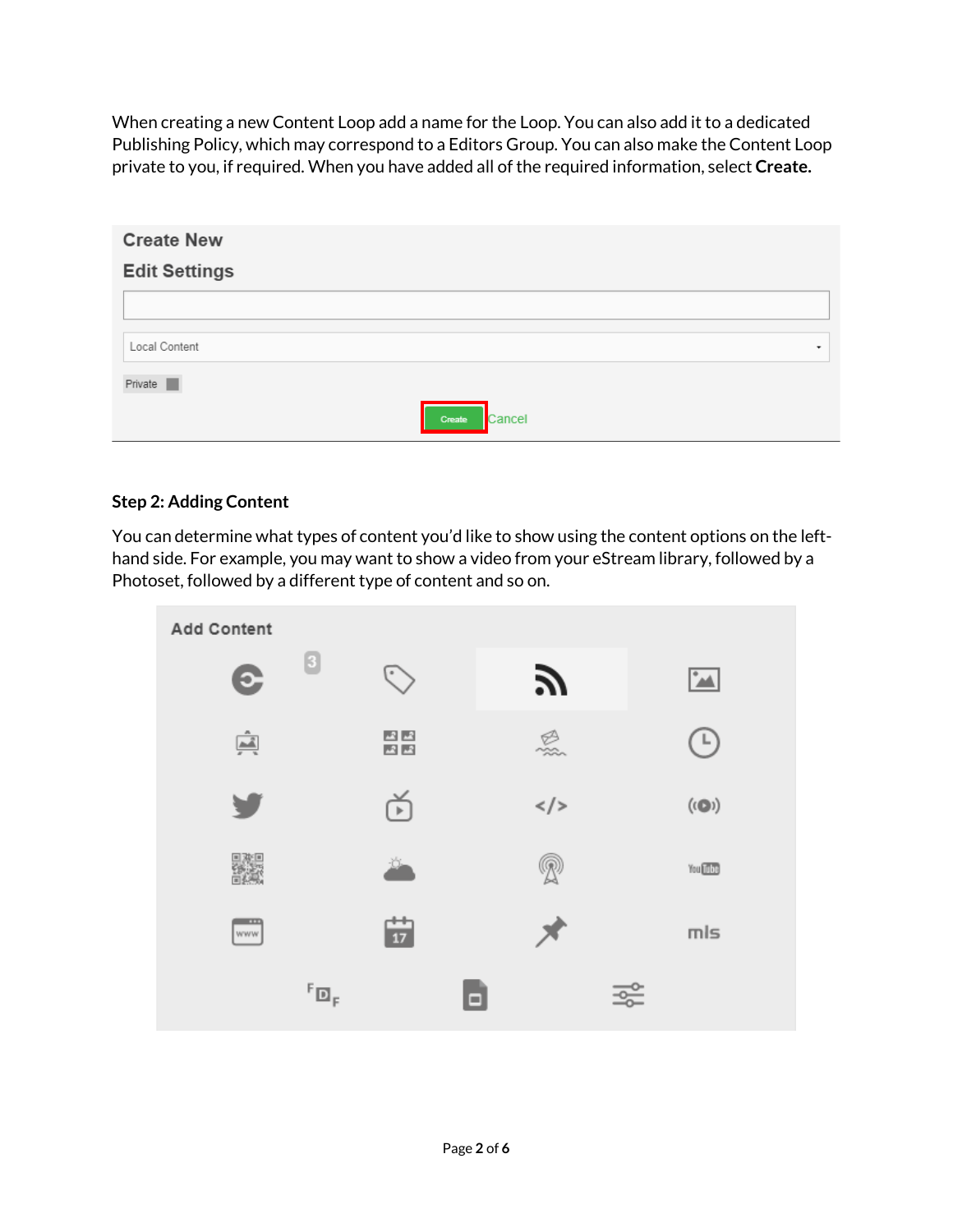You can re-order the content by simply dragging it around using the up and down arrows and you can also drag new types of content in and place them where you'd like to create them. This means that if you have a long Content Loop you can just introduce new content by simply dragging and dropping, removing the requirement to reorganise.

## **Step 3: Duration and Scheduling**

By default, each item in the list will have a duration of five minutes which is set by the default interval toward the top of the page.

This means that the first item in the loop will be displayed for five minutes then it will move on to item number two and display for five minutes. It will work through the content loop for any other items and display all of those for five minutes before the loop starts again. You

You can modify the default duration by typing the new duration into the box.

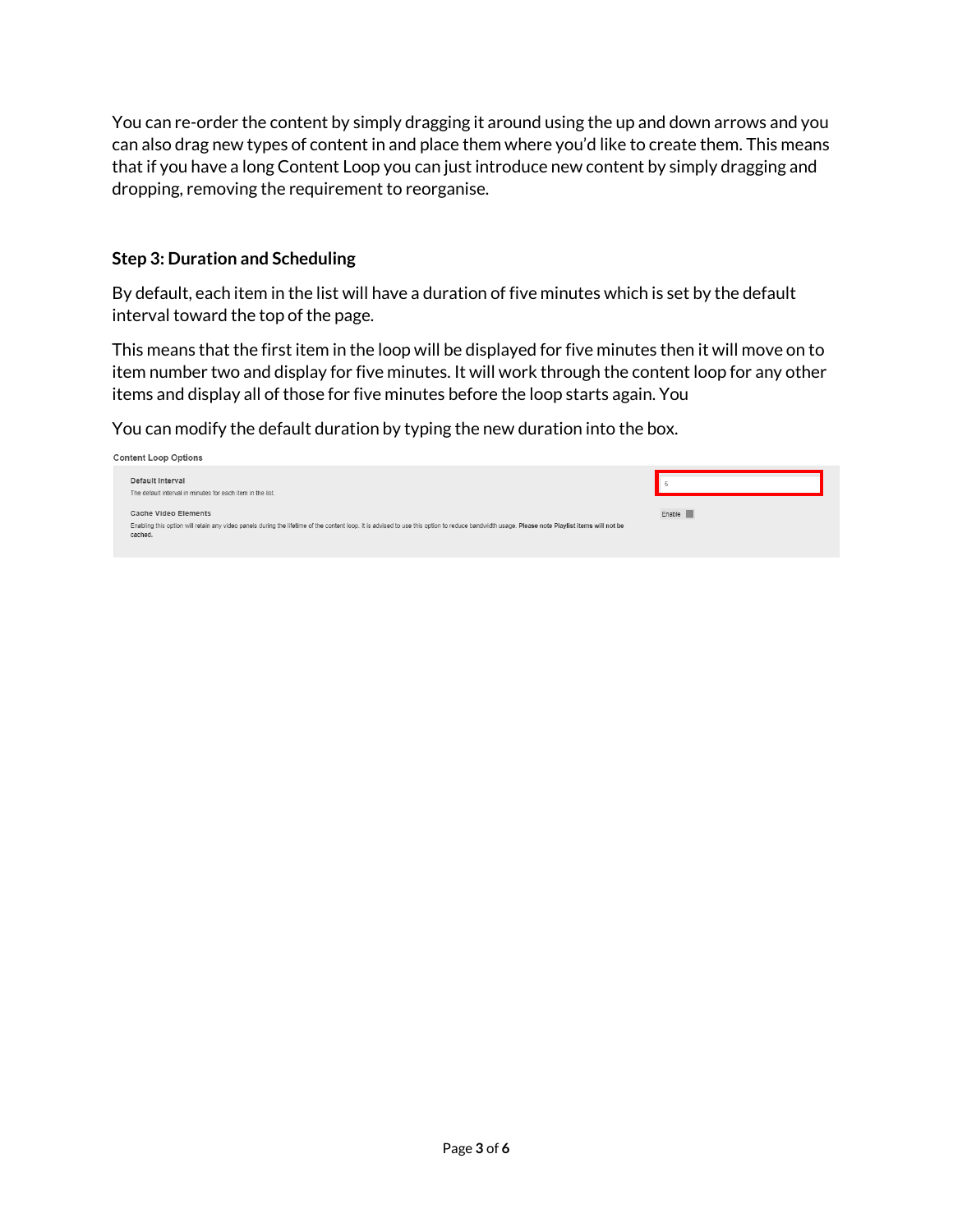You're also able to specify duration's individually for each of the content loops items. You can do this with scheduling options further down the page to the left-hand side. This can be done in minutes and seconds. For content such as videos and photosets you're also able to match the duration of the content. So if a video was, for example, three and a half minutes long you can select match duration and it will play the full video before moving on to the next item in the loop.

| <b>Schedule Options</b>                                               |                              |  |  |  |  |
|-----------------------------------------------------------------------|------------------------------|--|--|--|--|
| Commence                                                              | Expire                       |  |  |  |  |
| dd/mm/yyyy                                                            | dd/mm/yyyy                   |  |  |  |  |
|                                                                       |                              |  |  |  |  |
|                                                                       | ۰<br>۰                       |  |  |  |  |
|                                                                       |                              |  |  |  |  |
|                                                                       | ۰<br>٠                       |  |  |  |  |
| Show on Days of Week                                                  |                              |  |  |  |  |
| Tuesday<br>Sunday<br>Monday                                           | Wednesday Thursday<br>Friday |  |  |  |  |
| Saturday                                                              |                              |  |  |  |  |
| Please note, all days unticked is the same as having all days ticked. |                              |  |  |  |  |
| Duration                                                              |                              |  |  |  |  |
| Minutes                                                               | Seconds                      |  |  |  |  |
| 0                                                                     | 10                           |  |  |  |  |
| Match duration of content                                             |                              |  |  |  |  |

You also have some scheduling options for items in your content loop You can say when items commence and expire by date, time or both. It might be that there is an event happening at your institution and you want to introduce a new item to promote this event which is only relevant for the week during the event.

You can also specify which days of the week you want the content to show on.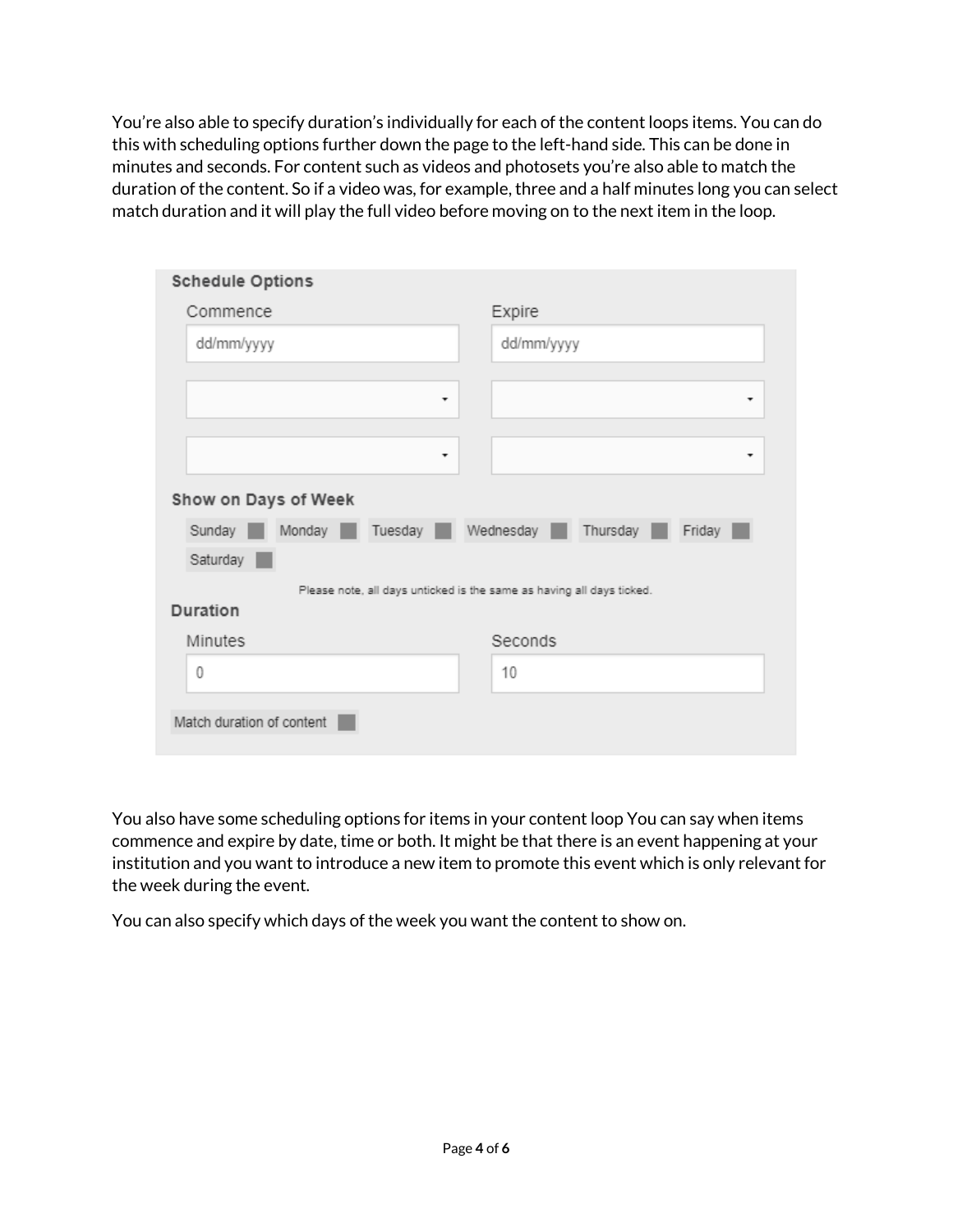Additionally, there are some content options for each of the items within your loop. For instance, you can specify background panel colours as well as the normal attributes for that type of content.

| <b>Content Options</b>            | <b>Scheduling Options</b> |  |  |  |  |
|-----------------------------------|---------------------------|--|--|--|--|
| <b>Panel Colours</b>              |                           |  |  |  |  |
| ⊕<br>Colour                       | Colour                    |  |  |  |  |
| E<br>PLANET ESTREAM MEDIA OPTIONS |                           |  |  |  |  |
| Selected Item                     |                           |  |  |  |  |
| <b>Select Media</b>               |                           |  |  |  |  |
| Options                           |                           |  |  |  |  |
| Play Audio                        |                           |  |  |  |  |
| Enable                            |                           |  |  |  |  |
| <b>Show Subtitles</b>             |                           |  |  |  |  |
| Enable                            |                           |  |  |  |  |